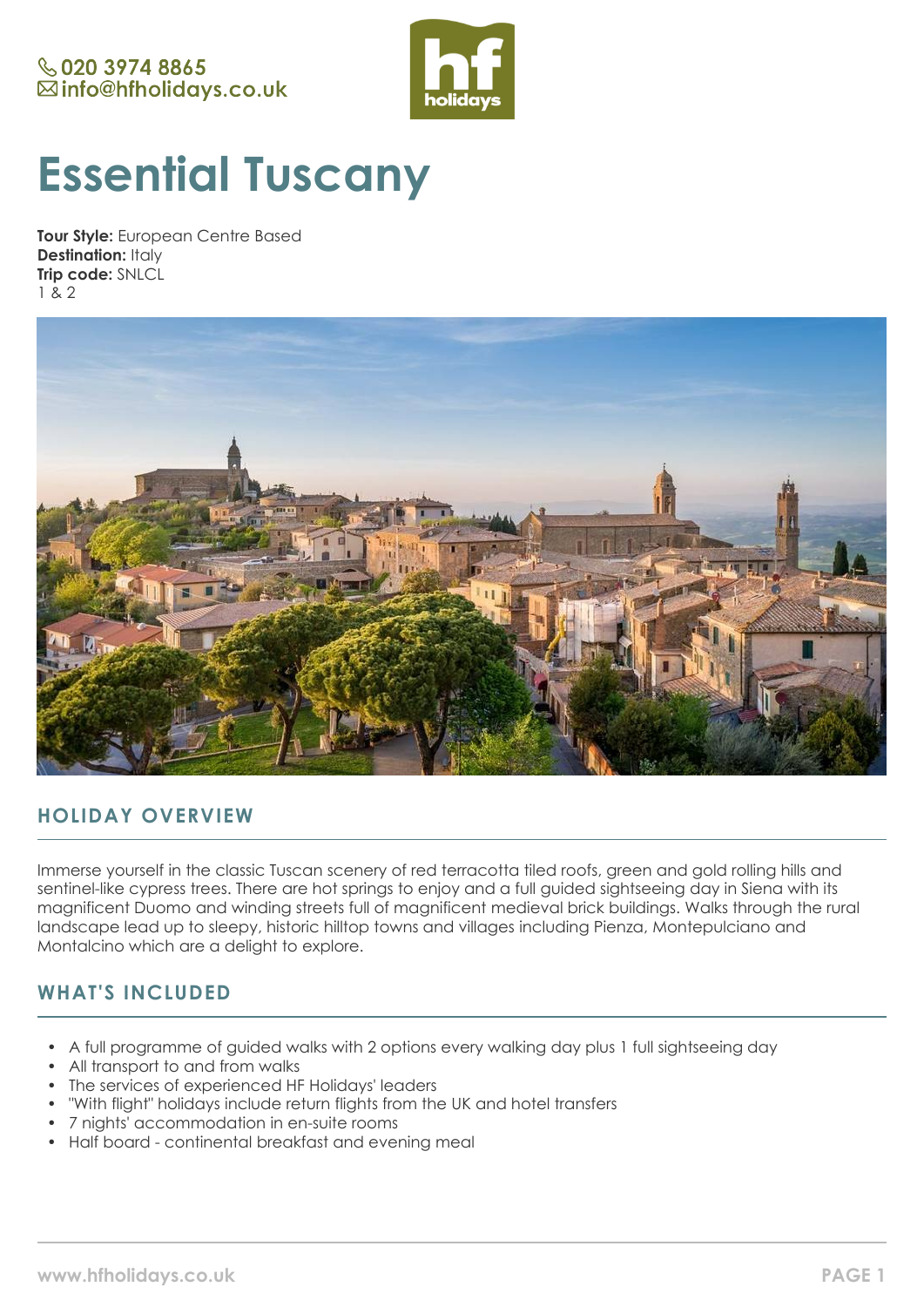# **HOLIDAYS HIGHLIGHTS**

- Gentle countryside walks through classic Tuscan countryside crowned with historic towns
- The beautiful Renaissance city of Siena makes a fascinating sightseeing day
- Ridge walk to get a beautiful view of Rocca
- Sample the natural hot springs at Bagno Vignone
- Finish your walk with a coffee or ice cream in the enchanting hilltop villages

## **TRIP SUITABILITY**

This is a level 1 and level 2 graded Activity, Easier walks: 4 to 7 miles (6½ to 11km) on good tracks and paths, with short but steep ascents. Up to 900 feet (270m) of ascent in a day. Harder walks: 6 to 10 miles (9½ to 16km) on good tracks and paths, with short but steep ascents. Up to 1,800 feet (540m) of ascent in a day.



#### **ITINERARY**

## **Day 1: Arrival Day**

Welcome to Hotel Albergo Palazzuolo. Unpack and settle in.

## **Day 2: Bagno Vignoni**

The hot springs at Bagno Vignoni have been known since Etruscan times. Santa Caterina of Siena and Lorenzo the Magnificent were amongst those to have taken advantage of the therapeutic values of the waters. The Medici family built the splendid arcaded pool which sits in the middle of the village where you would expect to find the main square.

**Option 1 - A New Route To The Spa**

**Distance:** 4 miles (6½km)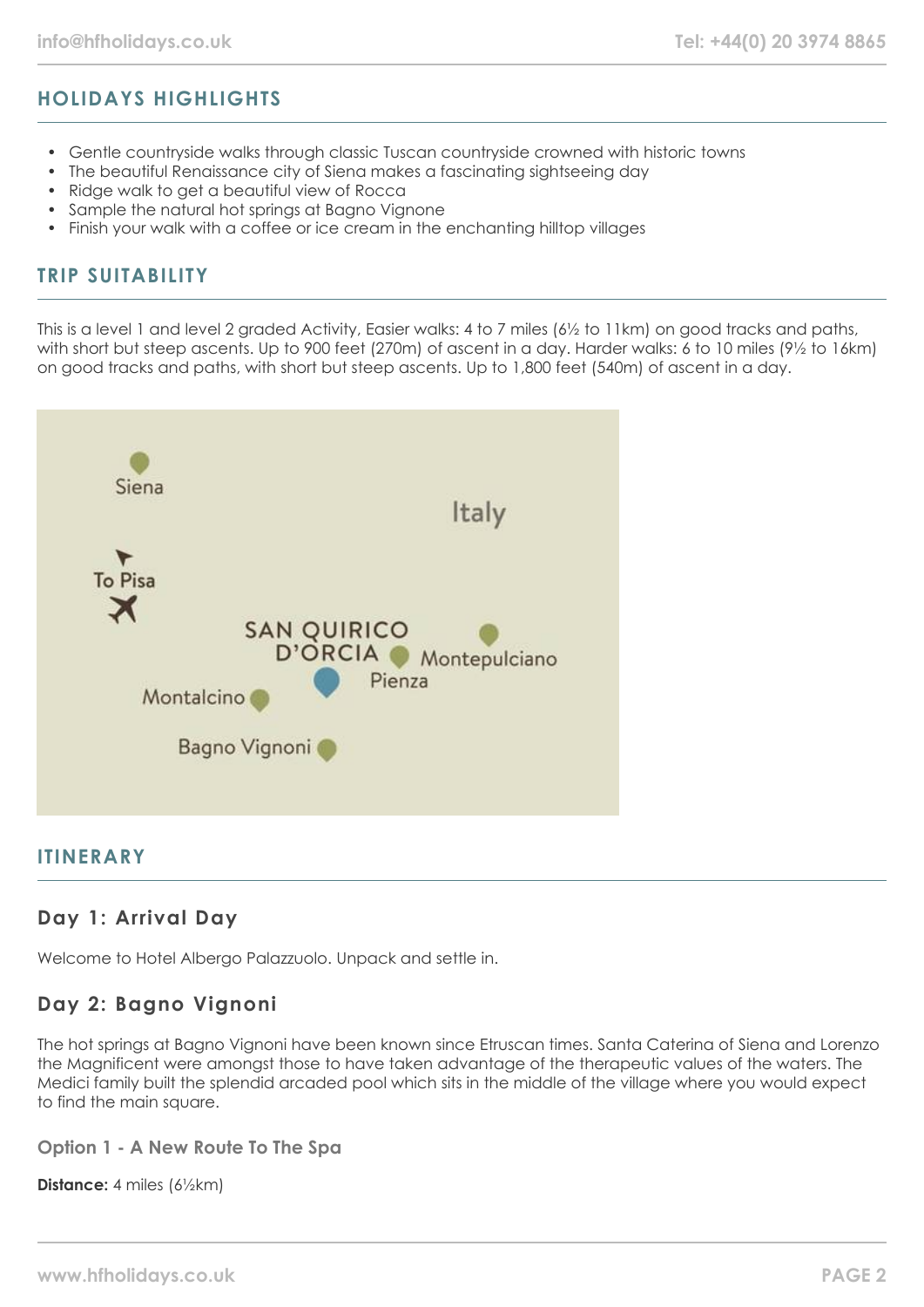#### **Total ascent:** 400 feet (120m)

**In summary:** We start our week with an exploration of San Quirico, a fascinating town in its own right with some spectacular views from the town walls. We then head south out of town through beautiful countryside to Vignoni Alta with its truncated tower. Our route continues descending towards Bagno Vignoni accompanied by great views to Rocca d'Orcia.

**Highlight:** Explore Bagno Vignone with its hot springs and interesting history.

#### **Option 2 - A Castle And A Spa**

**Distance:** 6 miles (9½km)

**Total ascent:** 700 feet (210m)

In summary: After exploring San Quirico with the easier group, we too head south, taking a loop out to the west via Forn del Chigi and Poggio Grande. We then head east past the ruins of the old bridge, swept away in 1929, and up the side of the calcite cliffs, past bathing pools, to arrive in Bagno Vignoni to join the easier group.

**Highlight:** Views to Monte Amiata, which forms the southern backdrop to the Val d'Orcia.

#### **Day 3: Montalcino To Abbey Of San Antimo**

Montalcino is a Tuscan hill town with a full circuit of walls. It was permanently settled in 1,000AD by fugitives from the Saracens and their family groups, the Borghetto, Pianello, Ruga and Travaglio. To this day you will see rival flags outside the houses and they compete against each other in an archery competition. The final destination of both walks is the Abbey of San Antimo with time to explore before enjoying refreshments in the village of Castelnuovo dell Abate.

#### **Option 1 - From The Castle To The Abbey**

**Distance:** 6 miles (9½km)

**Total ascent:** 600 feet (180m)

**In summary:** Our walk starts with a bus ride to Montalcino where we can explore the town and enjoy a drink before re-joining the coach to take us to the start of our walk a couple of miles south. Our route takes us through forests, vineyards and farmlands as we make our way to our objective of the day, the Abbey of San Antimo. Our coach then picks us up at the edge of Castelnuovo dell Abate.

**Highlight:** Visit the attractive town of Montalcino.

#### **Option 2 - Montalicino To San Antimo**

**Distance:** 8 miles (13km)

**Total ascent:** 700 feet (210m)

**In summary:** The harder walk begins at Montalcino where, after a chance to look around, we head off towards the Abbey of San Antimo through undulating countryside, woodland and farmland.

**Highlight:** Villa a Tolli, an ancient hamlet of Etruscan origin.

#### **Day 4: Siena Sightseeing**

The city of Siena is a magnet for visitors to this region of Italy. At the heart of the walled city lies the Campo, where the famous 'Palio' horse race takes place. The surrounding central core is entirely medieval in plan and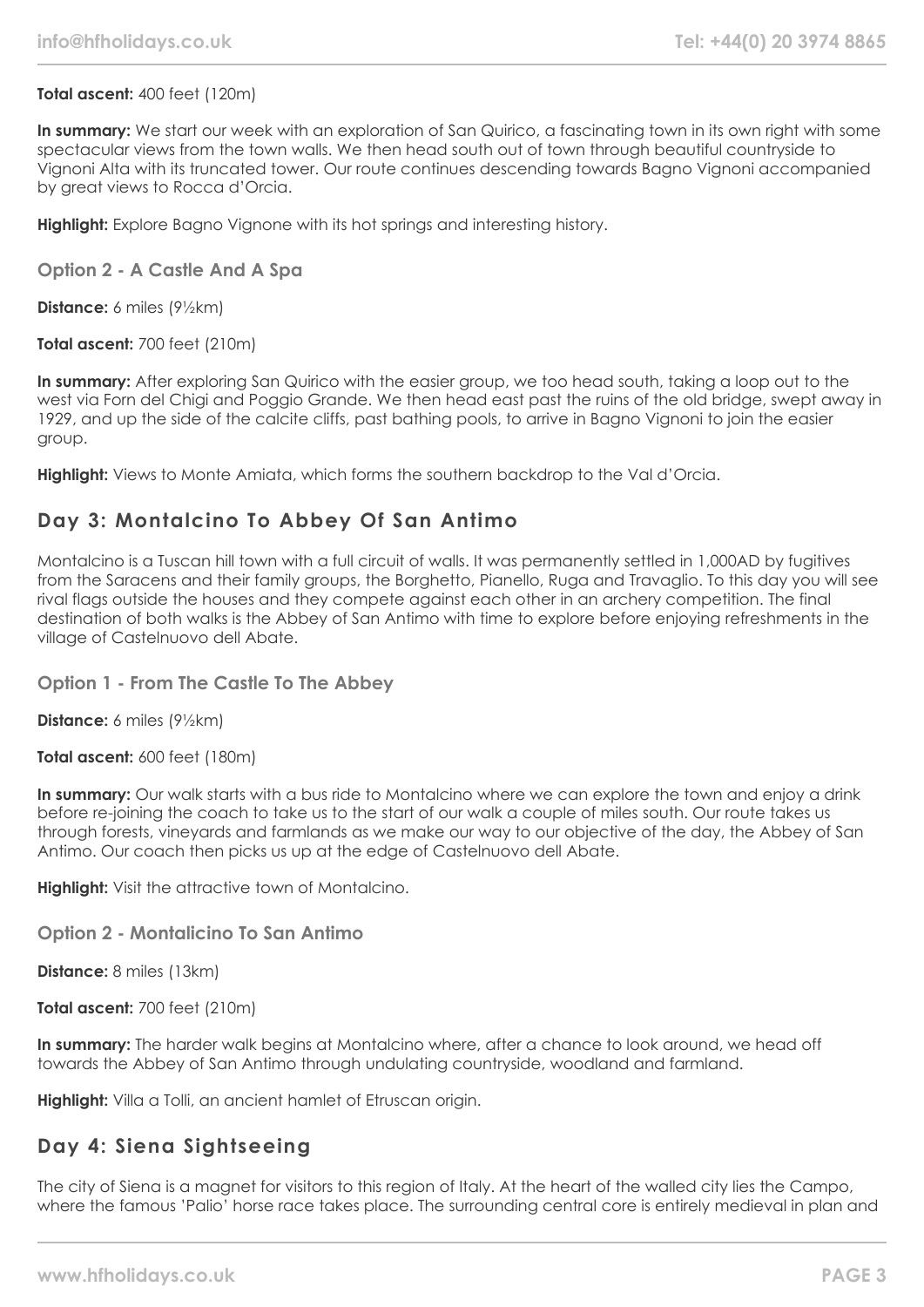appearance. The 320 feet Torre del Mangia bell tower dominates the scene and you can ascend its many steps to get a bird's eye view over the city. The Museo Civico, in the Palazzo Publico, contains 13th century frescoes. In the Piazza del Duomo, the Museo dell Opera is worth a visit, housing elaborate frescoes and works by Simone Martini and an unusual work of art – the Maesta, a huge altar piece painted by Duccio in the 1270s. An additional bonus, if you go into the museum, is ascending the 'new nave', arguably a better viewpoint than the more famous Torre del Mangia. The Duomo itself is incredible both inside and out: the black and white marble decoration, the unique marble floor panels and sculptures are all breathtaking. While the Duomo will be crowded, a far quieter place to visit is the Ospedale di Santa Maria Della Scala, across the square, recently converted into a museum. The church itself is very airy and then inside the old hospital is a wonderful cycle of frescoes, which depict entirely secular scenes and are described in English. As well as visiting these principal sights there will also be opportunities to relax in the pavement cafés, or to wander through some of the city's quieter corners.

# **Day 5: Pienza/Montepulciano**

Pienza was once a small village named Corsignano, where Pope Pius II was born. When he became Pope in 1459 he commissioned the most famous architect of his day, Bernardo Rossellini, to create a city fit for a Pope on the site of his birthplace. Pius died within three years of the completion of the city, which was largely ignored by future Popes, leaving us with a beautifully preserved renaissance city not much bigger than a village.

**Option 1 - Montichiello To Montepulciano**

**Distance:** 6 miles (9½km)

**Total ascent:** 900 feet (270m)

**In summary:** After looking around the beautiful city of Pienza we reboard our coach for Monticchiello where our walk starts. We leave this beautiful walled hilltop town across rolling countryside past the pilgrimage church of San Biagio to Montepulciano for a well-earned drink.

**Highlight:** Monticchiello is a delightful walled village with a crooked watch tower and a 13th century parish church.

**Option 2 - Pienza To Montepulciano**

**Distance:** 10 miles (16km)

**Total ascent:** 1,600 feet (480m)

**In summary:** Our walk starts from Pienza. After a spot of sightseeing we head east out of town towards Monticchiello where we pick up the route of the easier walk to Montepulciano where we can join them for refreshments.

**Highlight:** Pienza is an historical town with Romanesque architecture.

#### **Day 6: Free Day**

Each week there is a free day when no guided walks are offered. This is an ideal opportunity to relax around the hotel, walk independently or visit local places of interest. If there is sufficient demand, leaders can organise a visit to San Gimignano.

**San Gimignano:** This is a fascinating hilltop town with a breathtaking skyline of towers. You can enter the town through the Porta San Giovanni and then head to the Piazza del Duomo. The Duomo has an exotic interior containing fresco cycles of the Old and New Testament stories. It is worthwhile visiting the Rocca and ramparts which offer extensive views across the countryside. The church of St. Augustine is well away from the crowds and has frescoes on the life of Saint Francis. On the return to San Quirico you could stop at the heavily fortified small town of Monteriggioni, once the border of the Florence and Siena republics.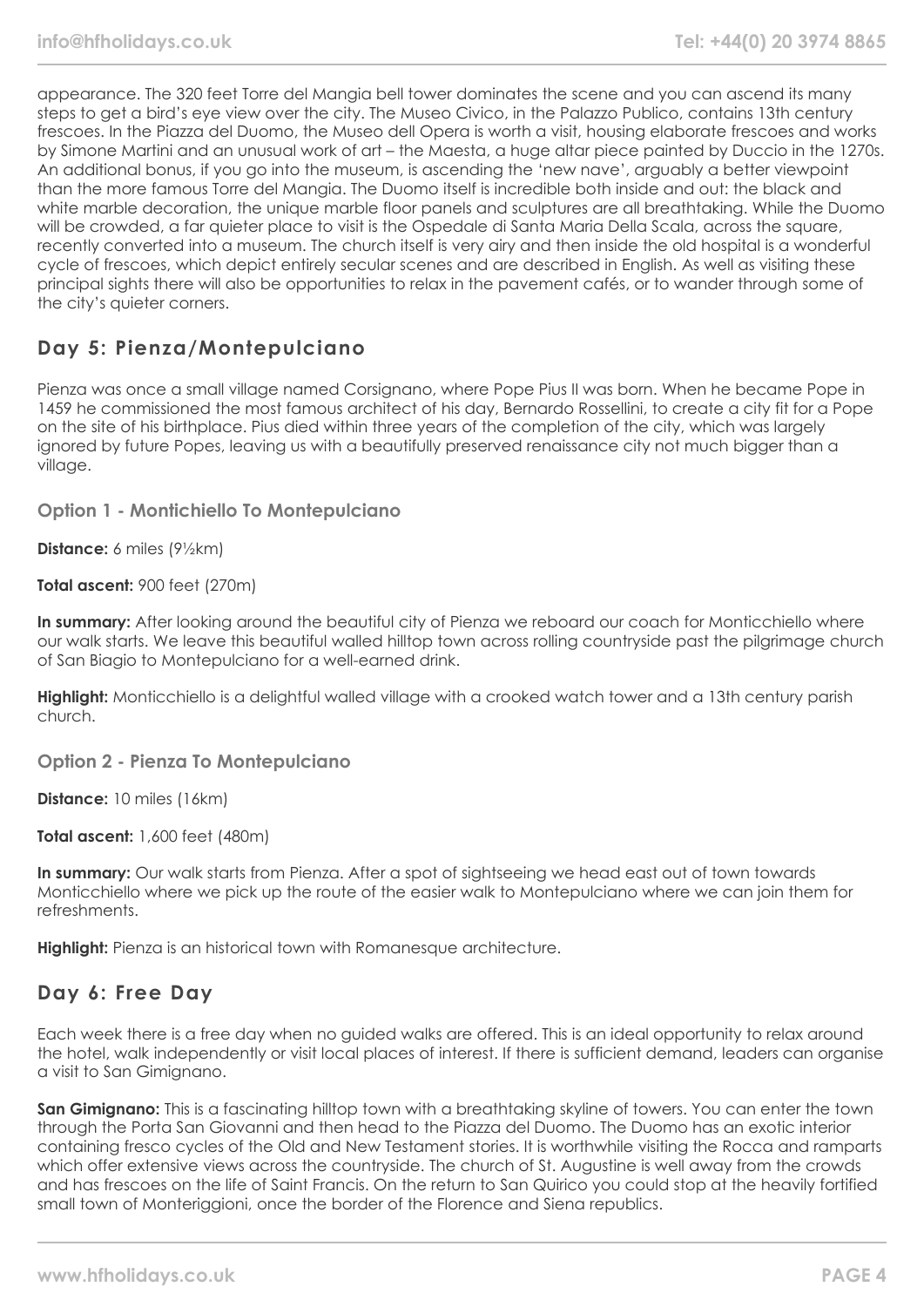Pienza: Pay a return visit to Pienza to visit the Piccolomini Palace, the Diocesan Museum and the medieval Pieve di Corsignano church where Pope Pius II was baptised.

**Villa La Foce:** Visit this villa and its gardens, made famous by Iris Origo's book War in the Val d'Orcia – An Italian Diary 1943-44.

#### **Day 7: A View From The Rocca**

Today we travel south to the castle keep of Tentennano, known locally as Rocca d'Orcia. The harder walk is circular, starting and finishing at the Rocca and taking in three castles. The easier walk takes in a beautiful stretch of the Via Francigena heading for the little village of Gallina which sits on the 43rd Parallel. Both groups walk through undulating farmland and woodland where wild game, such as deer and boar have been seen. At the end of both walks there will be the opportunity to climb the tower of the castle keep and/or take refreshments at the café nearby before we return to the hotel.

**Option 1 - From The Rocca To The 43rd Parallel Along The Via Francigena**

**Distance:** 7 miles (11km)

**Total ascent:** 400 feet (120m)

**In summary:** Today's walk begins with a circuit of the beautiful village of Castiglione d'Orcia before walking through Rocca d'Orcia village and picking up the Via Francigena which we walk almost all the way to Gallina. After a short refreshment stop we will board the coach to return to our starting point and meet up with the harder walkers at Rocca d'Orcia.

**Highlight:** Castiglione d'Orcia is an ancient settlement first referenced in 714AD.

**Option 2 - Rocca D'Orcia Circular – A Three Castles Walk**

**Distance:** 9 miles (14½km)

**Total ascent:** 1,600 feet (480m)

**In summary:** The walk starts by wandering through the medieval streets of Rocca d'Orcia village. An old road, now just a track takes us down to the Orcia River with views of Ripa d'Orcia. We follow the river for a while before gaining height to join a ridge with stunning views of Monte Amiata to the south. The return allows us to explore the village of Castiglione d'Orcia and its castle – the Rocca Aldobrandesca. Finally we return to Rocca d'Orcia to join the easier party with time to explore the castle and/or take refreshments.

**Highlight:** Take in views of three medieval castles.

## **Day 8: Departure Day**

We hope to see you again soon.

## **ACCOMMODATION**

# **Hotel Albergo Palazzuolo - Tuscany**

The 3-star Hotel Albergo Palazzuolo is set in a peaceful location in the countryside surrounding the village of San Quirico, and is very convenient for the local amenities. This family-owned hotel was originally an attractive farmhouse, extended on both sides to incorporate the bedrooms. The property has excellent views to the rolling hills of Montalcino and offers good standards of service and comfort with a relaxing atmosphere after your days out walking.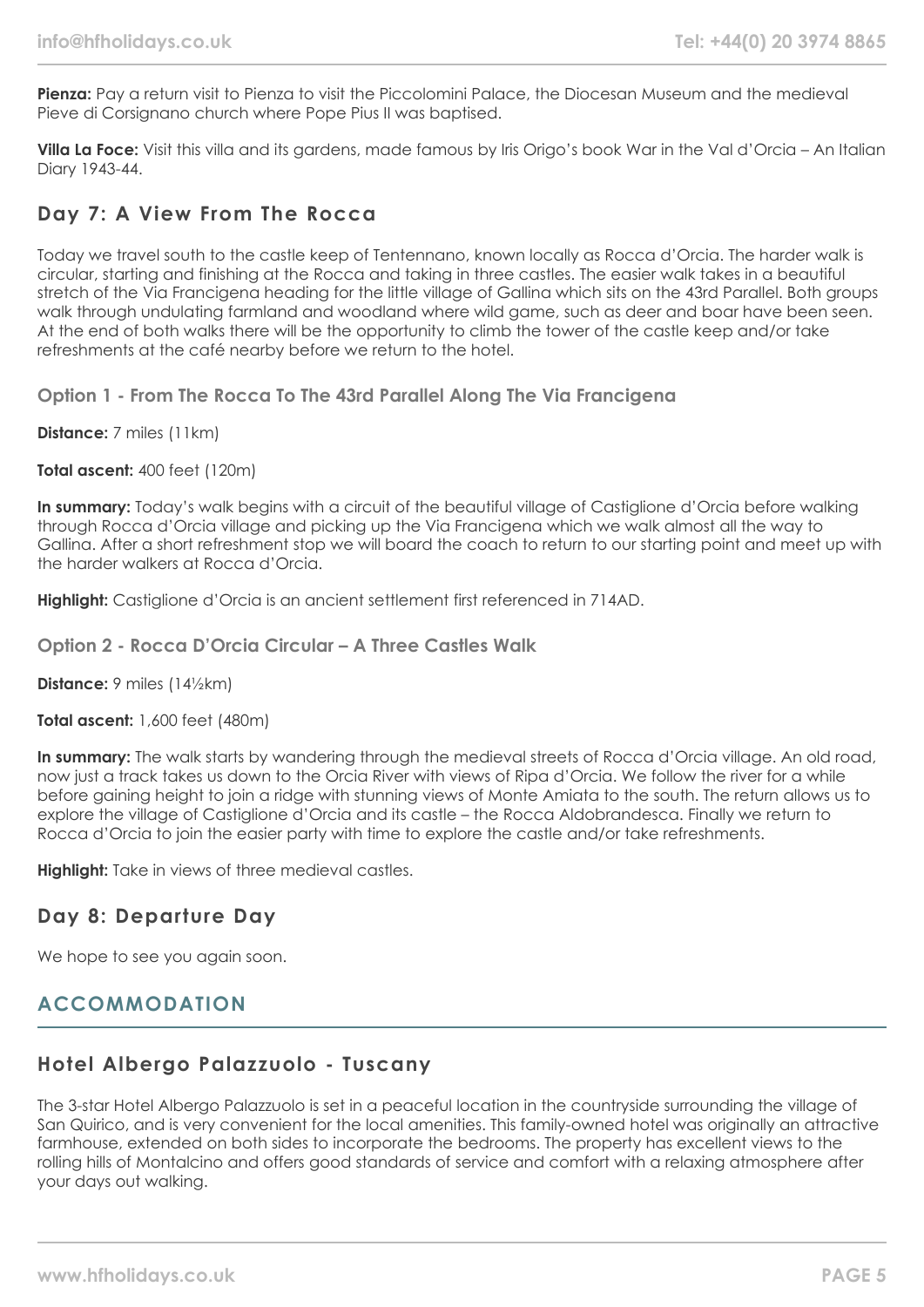## **Accommodation Info**

## **Rooms**

The hotel has 42 comfortable bedrooms, all en-suite with shower.

All bedrooms also have:

- TV
- Telephone
- Air conditioning
- Fridge
- Hairdryer

## **Facilities**

Hotel Albergo Palazzuolo facilities consists of:

- Lounge
- Bar
- Terrace
- Attractive gardens
- Outdoor swimming pool (swimming hat is required)

#### **Food & Drink**

Our holidays at Hotel Albergo Palazzuolo are on a Half Board basis and include breakfast and evening meal.

## **Breakfast**

The self-select continental breakfast includes cereal, cheese and cooked meats, bread, croissants and homeproduced honey. Tea and coffee is available.

# **Lunch (Payable Locally)**

You can buy a picnic lunch from the hotel (order the night before). Alternatively ingredients can be bought in local shops, including a supermarket five minutes' walk away. On some days it may be possible to eat in a café during a walk or excursion; your leaders will advise you of all the options.

## **Evening Meal**

The five course set menu features many Tuscan specialities, using homemade pasta and locally-produced oil, meat and cheese. An alternative is available for vegetarians; however we recommend that those with special diets discuss their requirements with the manager or chef.

## **Drinks**

There is a well-stocked bar serving beer, wine and spirits.

## **Your Evenings**

The friendly atmosphere of our holidays continues into the evening.

Enjoy a glass of wine or local beer before hearing about the next day's activities, then join your fellow guests for a leisurely meal.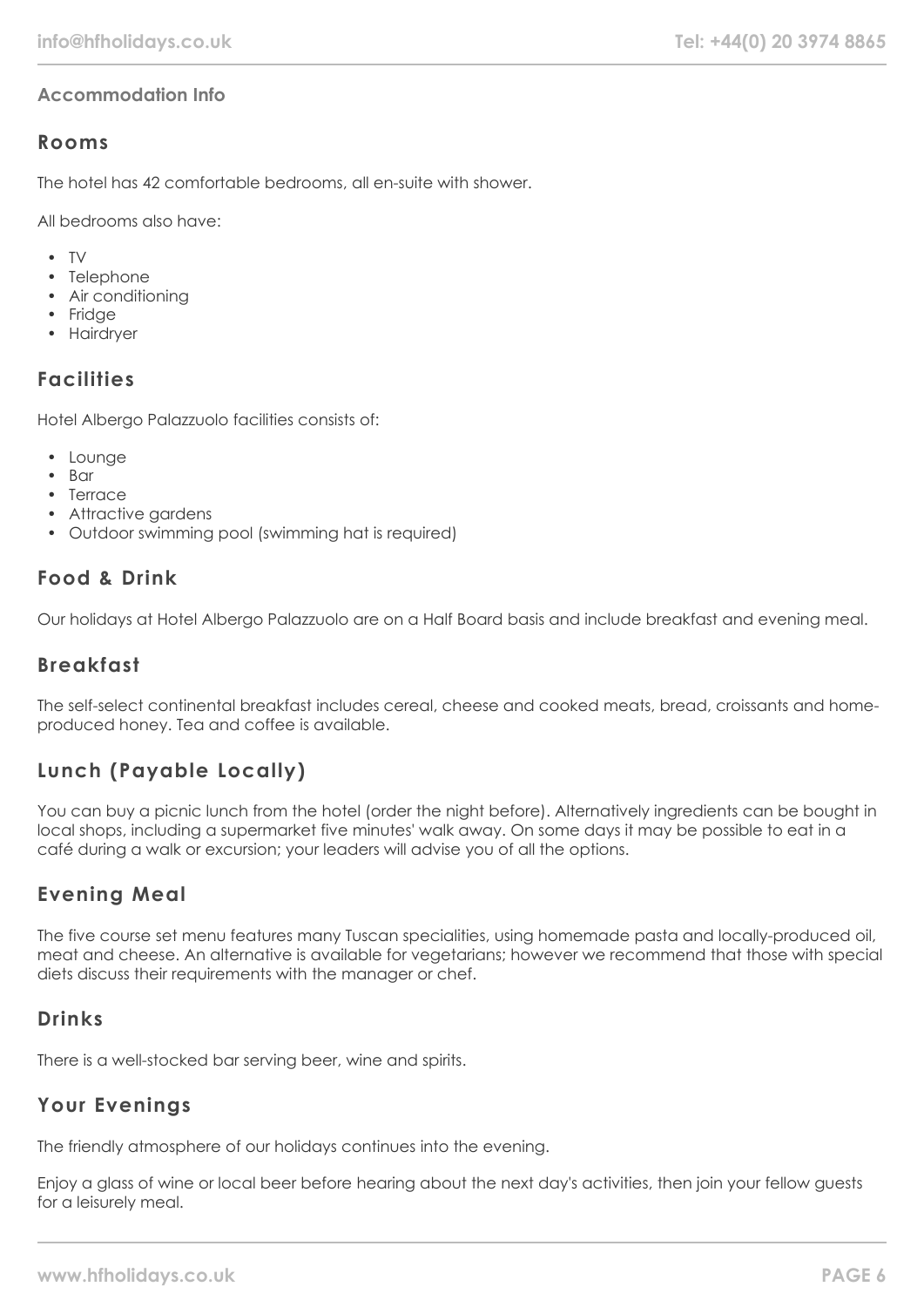One evening our guests can learn more about olive oil and take part in a tasting session, very popular with our guests.

Your leader will be checking out for other local events going on nearby, or you may prefer to relax on the terrace enjoying the panoramic view or in the bar with a drink.

## **TRAVEL DETAILS**

## **THE HASSLE FREE OPTION**

Book your holiday 'with flight' and choose between Heathrow or Manchester flights to Pisa airport. For flight times and prices please see the Dates & Prices tab.

If you choose this option we automatically include return transfers between the airport and the hotel. The coach transfer takes approx 2 hours 30 minutes to the Hotel Albergo Palazzuolo.

**Please note** guests travelling to Bonassola and Chianti will also fly in to Pisa. Leaders will be available at the airport to direct guests to the correct transfer coach.

## **THE FLEXIBLE TRAVEL OPTION**

Alternatively, tailor your journey to suit you by booking your holiday 'without flight' allowing you the freedom to book your own flights from your local airport.

If you choose this option, transfers are not included in the price. However, below are some suggestions to help you reach your destination:

- We can book you a seat on the **HF Holidays' transfer coach** from Pisa airport. This is timed to meet the HF Holidays' flights\* (provisional flight times can be found on the dates and prices tab or you can call us on 020 8732 1220 for more information). Cost per single journey is £39. **Please note** guests travelling to Bonassola will also fly in to Pisa. Leaders will be available at the airport to direct guests to the correct transfer coach.
- Why not let us book you a **private taxi transfer** price on request.

Transfers must be pre-booked. Please call 020 8732 1220 for more details

\* Please note that HF Holidays is not responsible for your onward travel if you fail to meet the transfer coach

## **USEFUL HOLIDAY INFORMATION**

#### **Essential Information**

#### **Passport Requirements**

You may need to renew your British passport if you're travelling from 1 January 2021.

On the day you travel, you'll need your passport to both:

- have at least 3 months left
- be less than 10 years old (even if it has 6 months or more left)

Use the [government website](https://www.gov.uk/check-a-passport-travel-europe-1-january-2021) to see if your passport is valid for this holiday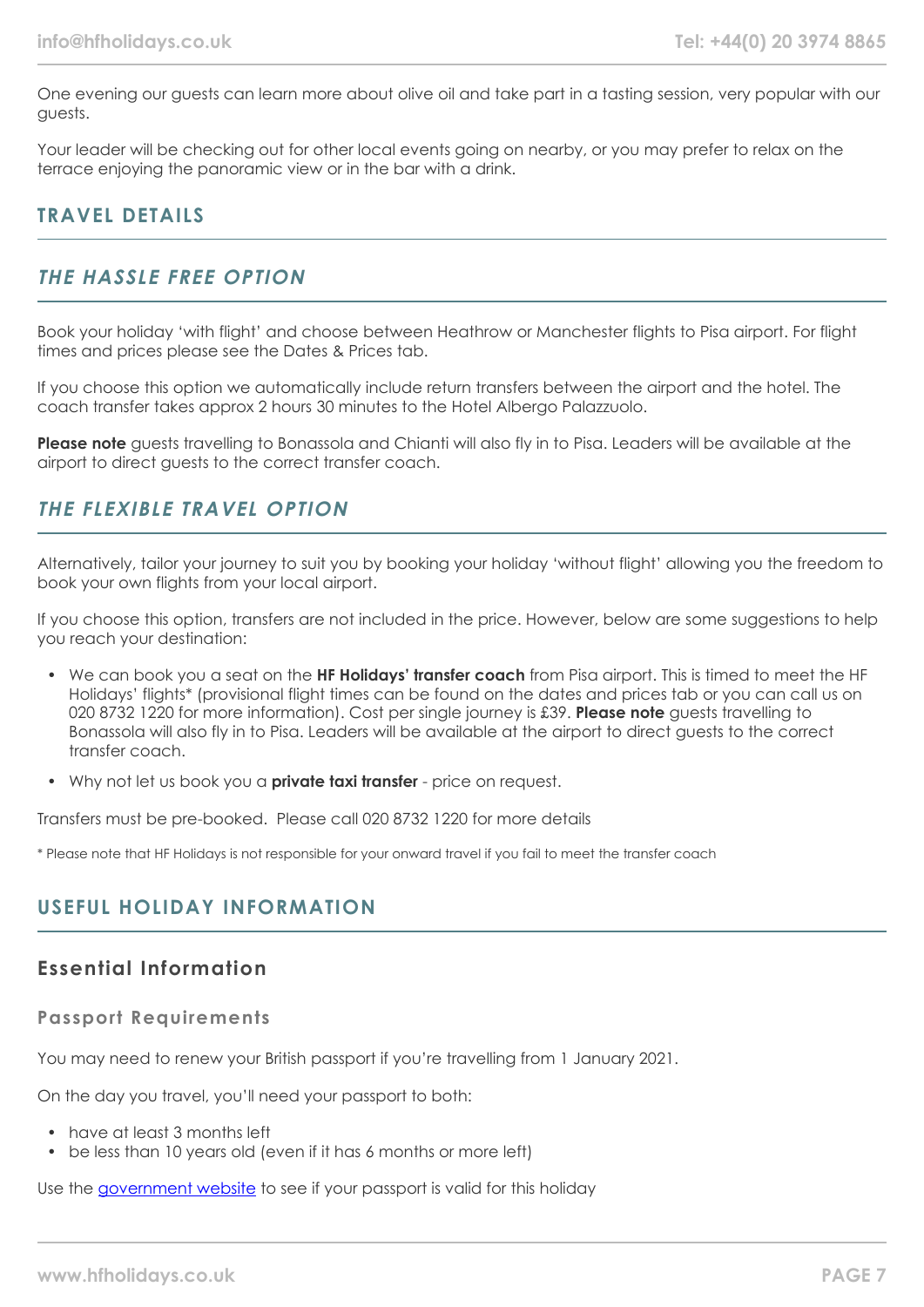## **EHIC Cards**

The UK government has officially launched the Global Health Insurance Card (GHIC), which will replace the European Health Insurance Card (EHIC). UK residents can now apply for one of the GHIC cards, which will gradually replace the EHIC cards as they reach their expiry dates. Every family member travelling requires a GHIC. You can make an application for yourself and on behalf of your partner and any dependent children under the age of 16. Both cards will offer equivalent protection for emergency and medically necessary healthcare needs when in the EU on a temporary stay, which includes holiday, study and business travel. Necessary healthcare includes things like

- emergency treatment and visits to A&E
- treatment for long-term or pre-existing medical conditions
- routine medical care for pre-existing conditions that need monitoring
- oxygen and kidney dialysis

The public only need to apply for their free GHIC cards when their current EHIC expires. The process is likely to take two weeks. For more information visit [https://www.nhs.uk/using-the-nhs/healthcare-abroad/apply-for-a](https://www.nhs.uk/using-the-nhs/healthcare-abroad/apply-for-a-free-uk-global-health-insurance-card-ghic/)[free-uk-global-health-insurance-card-ghic/.](https://www.nhs.uk/using-the-nhs/healthcare-abroad/apply-for-a-free-uk-global-health-insurance-card-ghic/)

The GHIC is not an alternative to travel insurance. We advise all holidaymakers to also invest in travel insurance that covers healthcare, so they are covered for other issues that may arise, as well as cancellations and lost luggage.

#### **Essential Equipment**

To enjoy walking/hiking comfortably and safely, footwear, clothing and equipment needs to be suitable for the conditions. Safety and comfort are our priorities, so our advice is to come prepared for all eventualities.

- Footwear with a good grip on the sole (e.g.Vibram sole) is the key to avoiding accidents.
- Walking/hiking boots providing ankle support and good grip are recommended (ideally worn in), and specialist walking socks to avoid blisters.
- Several layers of clothing, which can be added or removed, are better than a single layer (include spares).
- Fabrics (lightweight and fast drying) designed for the outdoors are recommended.
- Waterproof jacket and waterproof over trousers.
- Warm hat and gloves.
- Denim jeans and capes are not suitable on any walks.
- Rucksack with a waterproof liner.
- Thermos flask for hot drink
- Water bottle (at least 2 litre).
- Spare high-energy food such as a chocolate bar.
- Small torch.
- First aid kit your leader's first aid kit doesn't contain any medication or blister kits (such as Compeed).
- Sun hat and sunglasses
- Sun cream

#### **Optional Equipment**

- Walking poles are useful, particularly for descents.
- Insect repellent.
- Camera.
- Gaiters.

# **Useful Information**

The language of Tuscany is Italian.

Is considered safe to drink, but if you prefer, bottled mineral water can be purchased from the hotel or local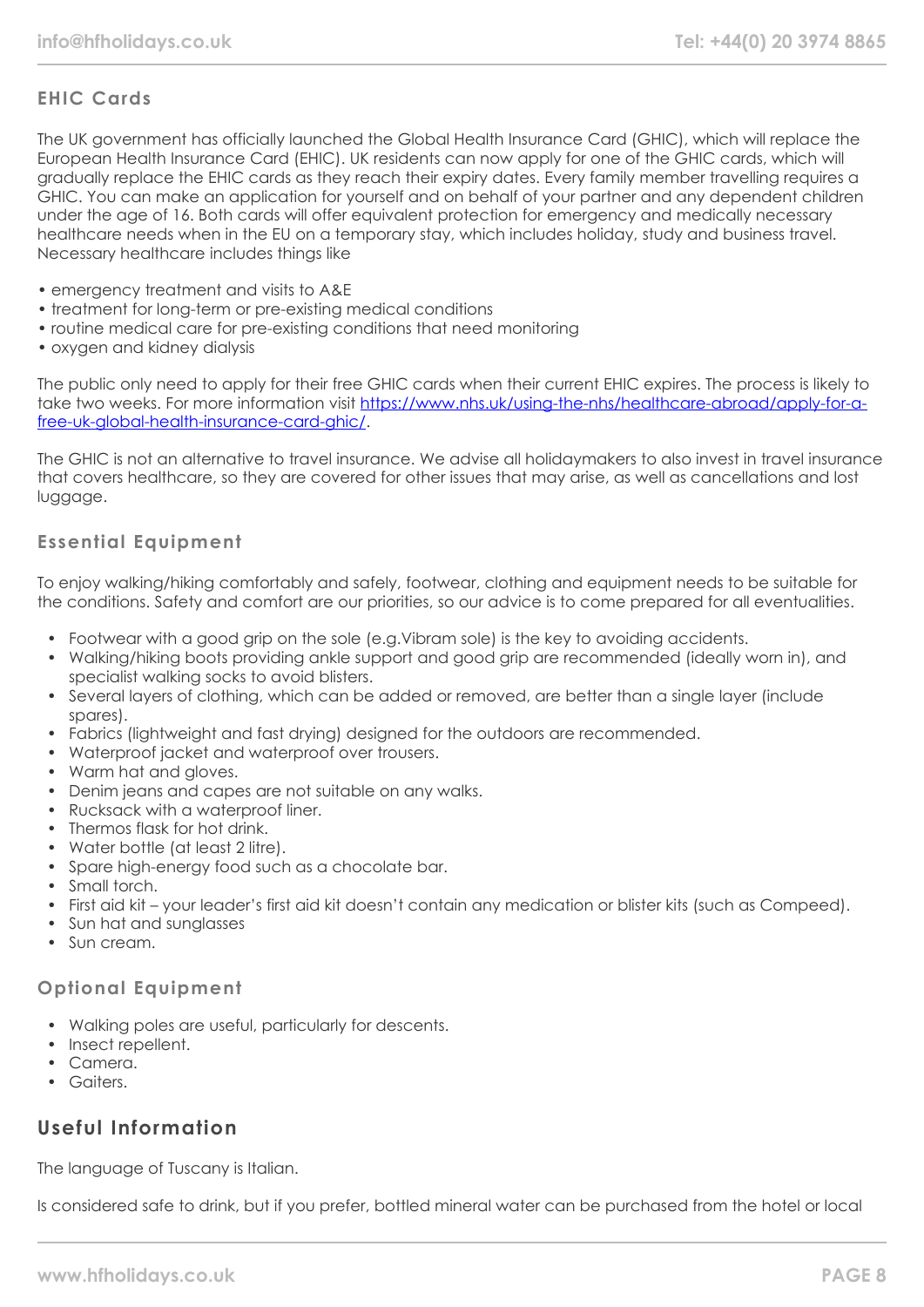#### supermarkets.

If the international number you wish to call starts with a 0, you must drop the starting digit when dialling the number. To dial a UK number 0044 To dial a Italian number 0039

**Local Currency**

The currency of Italy is the Euro.

# **Electricity**

220 Volt AC with round two pin plugs; you will need an adaptor for any appliances brought from the UK.

# **ATM Availability**

There are several ATM machines in San Quirico where you can obtain money.

# **HOW TO BOOK**

When you're ready to book, you can choose to **book online** or book **over the phone**. Our website offers secure online booking for our holidays, is available 24/7, and offers more in-depth information about all our holidays. If you prefer to call us, our experienced and knowledgeable team are available to answer any specific questions you have and can offer guidance as to which holiday is best suited to your needs.

Our office is open: Monday to Friday: 9am – 5.30pm, Saturday: 9am – 1pm, Sunday & Bank Holiday Monday: closed

#### **PAYING YOUR DEPOSIT**

To secure the holiday of your choice, you will need to pay a deposit: UK & European Holidays: £150 per person and Worldwide Holidays: £250 per person. You can pay your deposit by debit or credit card with no additional card fees charged or make an online BACS payment directly into HF's bank account, please see details under BACS payments. You can also pay your deposit by cheque within seven days of booking. Cheques should be made payable to 'HF Holidays Ltd' with your booking reference / Order ID on the back.

#### **NON-MEMBER FEE**

Non-members can join our holidays by paying a Non-Member's fee of £30 per person per holiday. Alternatively, full membership is available from £100 – visit hfholidays.co.uk/membership for details.

#### **BACS PAYMENTS**

Please quote your booking reference / Order ID when you make your payment online: Bank Name: National Westminster Bank, Account Name: HF Holidays Limited, Account Number: 48904805, Sort Code: 60-00-01, IBAN: GB90NWBK60000148904805

Once we have received your booking and deposit, we will send a confirmation invoice to the lead name. Please check this carefully. For bookings 'with flights' it is essential that the names on your booking confirmation invoice match those on your passport for bookings overseas. Please advise us immediately of any errors. Any name changes after the balance of your holiday has been paid will be subject to a fee levied by the airline.

#### **MANAGE MY BOOKINGS**

Payments can also be made through the [Manage My Booking](https://www.hfholidays.co.uk/about-us/bookings/my-booking) function on our website. Click on the link at the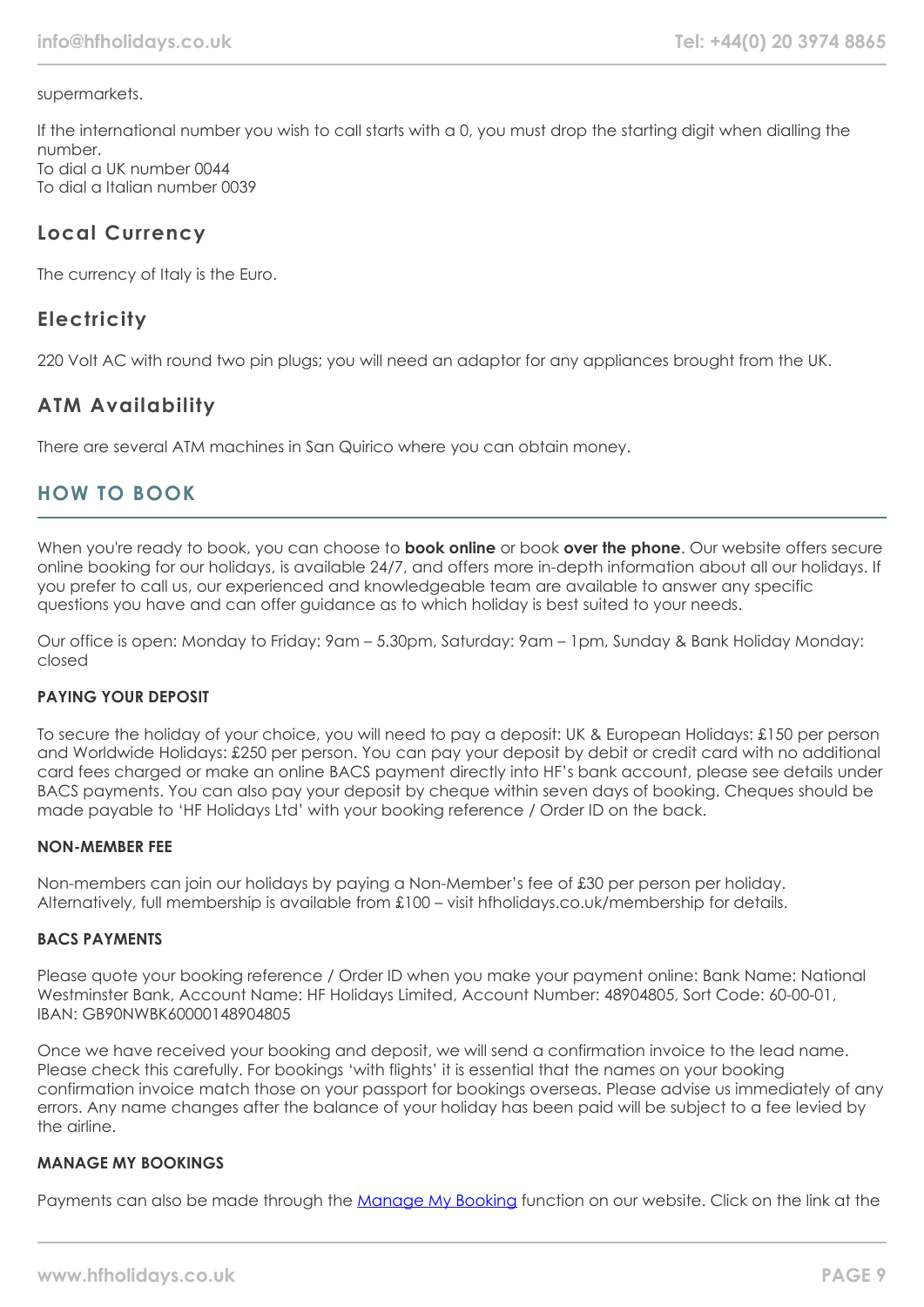top of our homepage. This is available to all customers who provide an email address at the time of booking.

#### **YOUR FINAL BALANCE**

Your final balance payment is due 6 weeks before departure if you are staying in an HF Holidays UK country house, 8 weeks before departure if you are travelling on one of our holidays in Europe and 10 weeks before departure if you are on a Guided Trail staying in one of our partner hotels or are travelling on a Worldwide holiday. As with paying your deposit, you can pay your final balance by debit or credit card, make an online BACS payment directly into HF's bank account or pay by cheque.

#### **TRAVEL INSURANCE**

Travel insurance is an important part of any booking and essential for one of our holidays. HF Holidays works with specialist. Insurance Brokers Campbell Irvine Direct. For more information or to obtain a quote call them on [01702 427 236](tel:01702427236) or visit [hfholidays.co.uk/insurance](https://www.hfholidays.co.uk/about-us/bookings/insurance)

#### **PEACE OF MIND**

#### **ATOL:**

The air holidays and flights in this brochure are ATOL-protected, since we hold an Air Travel Organiser's Licence granted by the Civil Aviation Authority. Our ATOL number is ATOL 710. In the unlikely event of our insolvency, the CAA will ensure that you are not stranded abroad and will arrange to refund any money you have paid us for advance bookings. For further information visit the ATOL website [atol.org.uk](https://www.atol.org/)

#### **MEMBER OF ABTOT:**

HF Holidays is a member of ABTOT (The Association of Bonded Travel Organisers Trust Limited) which provides financial protection under the Package Travel, Package Holidays and Package Tours Regulations 1992 for HF Holidays Ltd and in the event of their insolvency, protection is provided for the following: 1. non-flight packages commencing in and returning to the UK; 2. non-flight packages commencing and returning to a country other than the UK; 3. flight inclusive packages that commence outside of the UK and Republic of Ireland, which are sold to customers outside of the UK and Republic of Ireland. 1, 2 and 3 provides for a refund in the event you have not yet travelled. 1 and 3 provides for repatriation. Please note that bookings made outside the UK and Republic of Ireland are only protected by ABTOT when purchased directly with HF Holidays Ltd.

#### **TRIP NOTE VALIDITY**

These Trip Notes are valid based on the date printed at the bottom of the page. They will occasionally be updated post booking and pre-departure. We will send you the latest trip notes prior to departure through a link in your pre departure documents or we can send you a copy in the post if preferred.

In booking this trip you should be confident in your ability to participate in all activities described in these Trip Notes. If you have any doubt about your suitability you should call HF Holidays and ask to speak to one of the team about this itinerary.

The information in these Trip Notes is given in good faith. Where differences exist between the Trip Notes and our current brochure, the Trip Notes supersede the brochure. All holidays can be subject to unexpected changes; so please be prepared to be flexible where necessary. At times, it may not be possible to follow the itinerary as planned due to weather conditions, political, physical or other factors. In these circumstances we will make the best possible alternative arrangements to maintain the integrity of the original itinerary.

#### **PRICE GUARANTEE**

We promise that our earliest published prices will always be the best and if we reduce our holiday price after your booking has been confirmed, we will pass this reduction on to you. Our price promise applies if any subsequent offer price is for an identical holiday, duration, location and date and does not cover any optional extras, flights or additional services.